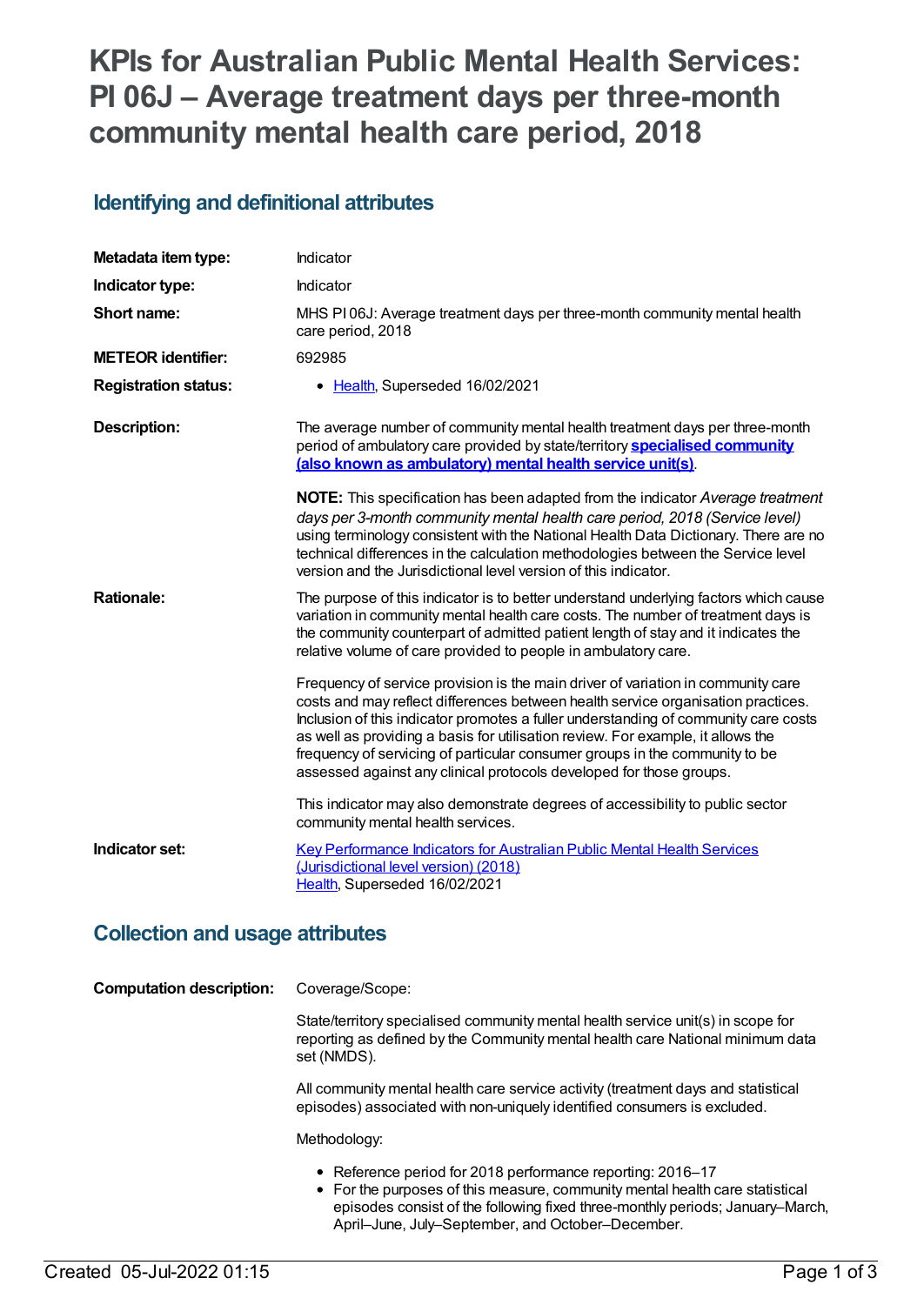| <b>Computation:</b>                                        | Numerator + Denominator                                                                                                                                                                                                                                                                                                                                                                                  |
|------------------------------------------------------------|----------------------------------------------------------------------------------------------------------------------------------------------------------------------------------------------------------------------------------------------------------------------------------------------------------------------------------------------------------------------------------------------------------|
| <b>Numerator:</b>                                          | Number of community mental health care treatment days provided by<br>state/territory ambulatory mental health services within the reference period.                                                                                                                                                                                                                                                      |
| <b>Numerator data elements:</b>                            | <b>Data Element / Data Set-</b>                                                                                                                                                                                                                                                                                                                                                                          |
|                                                            | Data Element                                                                                                                                                                                                                                                                                                                                                                                             |
|                                                            | Specialised mental health service—number of ambulatory treatment days                                                                                                                                                                                                                                                                                                                                    |
|                                                            | <b>NMDS/DSS</b>                                                                                                                                                                                                                                                                                                                                                                                          |
|                                                            | (derived from) Community mental health care NMDS 2016-17                                                                                                                                                                                                                                                                                                                                                 |
|                                                            | Data Element / Data Set-                                                                                                                                                                                                                                                                                                                                                                                 |
|                                                            | Person-unique identifier used indicator, yes/no code N                                                                                                                                                                                                                                                                                                                                                   |
|                                                            | NMDS / DSS                                                                                                                                                                                                                                                                                                                                                                                               |
|                                                            | Community mental health care NMDS 2016-17                                                                                                                                                                                                                                                                                                                                                                |
| Denominator:                                               | Number of community mental health care statistical episodes provided by<br>state/territory ambulatory mental health services within the reference period.                                                                                                                                                                                                                                                |
| Denominator data<br>elements:                              | Data Element / Data Set-                                                                                                                                                                                                                                                                                                                                                                                 |
|                                                            | Data Element                                                                                                                                                                                                                                                                                                                                                                                             |
|                                                            | Specialised mental health service—number of statistical episodes treated by<br>ambulatory services                                                                                                                                                                                                                                                                                                       |
|                                                            | <b>NMDS/DSS</b>                                                                                                                                                                                                                                                                                                                                                                                          |
|                                                            | (derived from) Community mental health care NMDS 2016-17                                                                                                                                                                                                                                                                                                                                                 |
|                                                            | Guide for use                                                                                                                                                                                                                                                                                                                                                                                            |
|                                                            | A community mental health care statistical episode is defined as a three-<br>month period of ambulatory care for a uniquely identifiable person where<br>the individual was under 'active care'. Active care is defined as one or more<br>treatment days in the period. Each uniquely identifiable person is counted<br>uniquely at the specialised mental health service organisation level, regardless |
|                                                            | of the number of teams or community programs involved in his/her care.                                                                                                                                                                                                                                                                                                                                   |
|                                                            |                                                                                                                                                                                                                                                                                                                                                                                                          |
| Disaggregation:<br><b>Disaggregation data</b><br>elements: | Service variables: target population<br>Data Element / Data Set-                                                                                                                                                                                                                                                                                                                                         |
|                                                            | Specialised mental health service-target population group, code N                                                                                                                                                                                                                                                                                                                                        |
|                                                            | NMDS / DSS                                                                                                                                                                                                                                                                                                                                                                                               |

# **Representational attributes**

| <b>Indicator conceptual framework</b> |                         |
|---------------------------------------|-------------------------|
| Format:                               | N[NN].N                 |
| Unit of measure:                      | Time (e.g. days, hours) |
| Data type:                            | Real                    |
| <b>Representation class:</b>          | Mean (average)          |